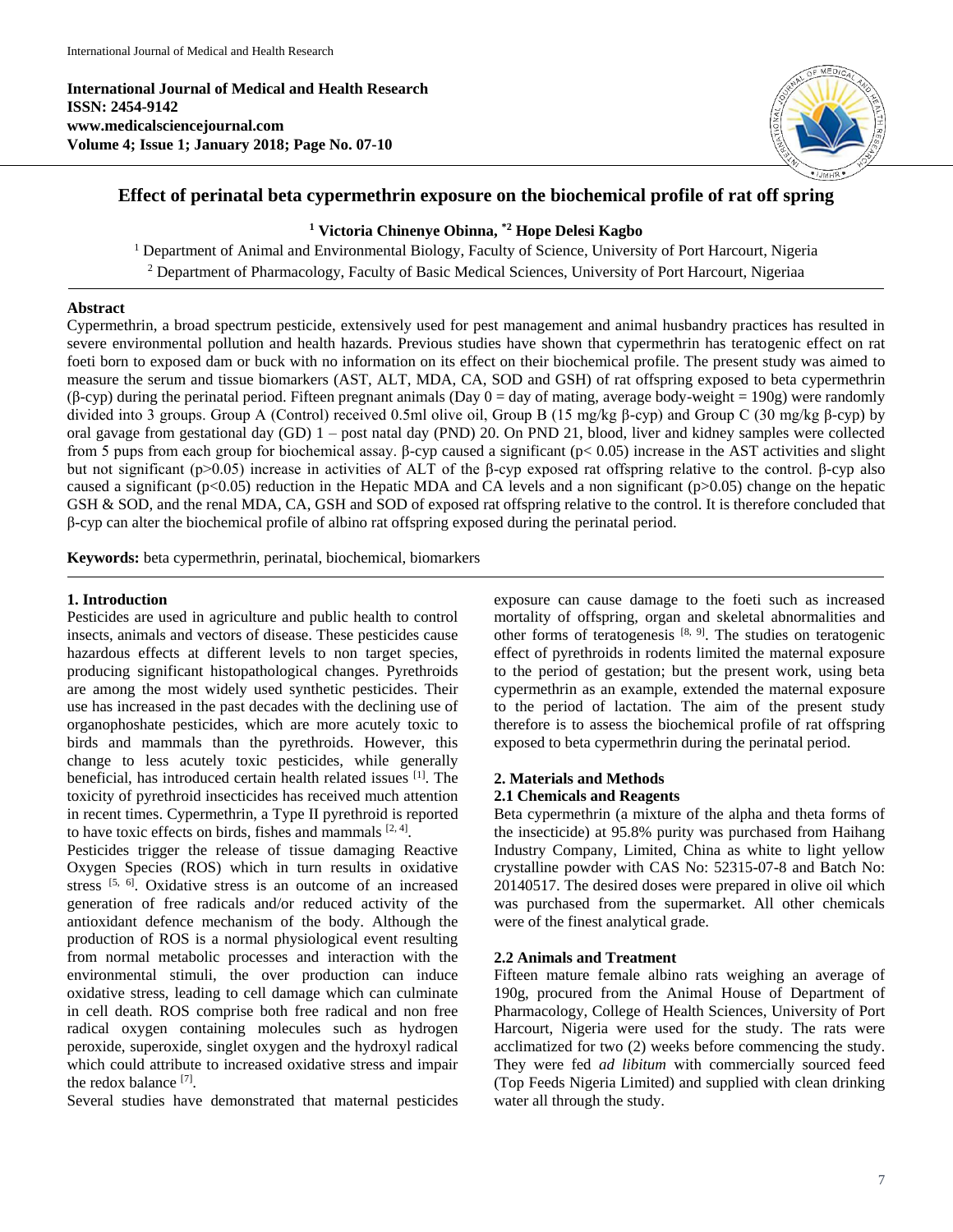Following acclimatization, one female was paired with a male in a cage overnight. Mating was confirmed the following day by the presence of sperm cells in vaginal smear or presence of vaginal plug and designated gestational day (GD) 0. They were then grouped into 3, each group housed in a cage. Group A (Control) received 0.5 ml olive oil, Group B (15 mg/kg βcyp) and Group C (30 mg/kg β-cyp,) by oral gavage from gestational day  $(GD)$  1 – post natal day  $(PND)$  20. Animal's weight was taken daily and the dose adjusted accordingly.

## **2.3 Sample collection**

## **a) Serum Analysis**

On PND 21, five (5) pups were randomly selected from each of the three (3) groups and anaesthetized under chloroform. Blood samples were collected from the retro orbital plexuses using the micro haematocrit capillary tube. The activities of Alanine Aminotransferase (ALT) and Aspartate Aminotransferase (AST) were measured in serum according to Reitman and Frankel [10] using the diagnostic kits from Randox Laboratories, Northern Ireland.

### **b) Tissue Homogenate Preparation**

Liver and kidney samples were also dissected out through laparatomy and homogenized immediately in a cold medium. The homogenate of each tissue was centrifuged at 4000 rpm for 15 mins at 4 ̊C. The supernatant was collected and used for the estimation of the oxidative stress markers in the tissues. Malondialdehyde (MDA) was determined measuring the formation of thiobarbituric acid reactive substances (TBARS) according to the method of Ohkawa *et al*. [11]. The method of Sedlak and Lindsay<sup>[12]</sup> was followed in estimating the level of reduced glutathione (GSH) level. Catalase (CA) activity was determined according to Clairborne [13]. The activity of

superoxide dismutase (SOD) was determined by the method of Misra and Fridovich<sup>[14]</sup>.

## **2.4 Statistical Analysis**

Statistical analysis was done using SPSS 21. All values were expressed as mean  $\pm$  SEM and data were assessed by one-way ANOVA followed by the Tukey post-test. The significance level was set at  $p<0.05$ .

## **3. Results**

Exposure of rat offspring to beta cypermethrin during the perinatal period caused a significant *(p<0.05)* increase in the serum Aspartate Aminotransferase (AST) activity and a slight increase in the serum Alanine Aminotransferase (ALT) activity though not significant *(p>0.05)* when compared with the control (Table 1).

**Table 1:** Serum biomakers of rat offspring exposed to β-cyp during the perinatal period

| <b>Parameters</b> | Group A        | Group B          | Group C            |
|-------------------|----------------|------------------|--------------------|
| AST(U/L)          | $71.00 + 2.55$ | $105.75 + 7.15*$ | $108.40 \pm 5.98*$ |
| ALT (U/L)         | $22.20 + 2.27$ | $28.50 + 3.28$   | $29.20 + 2.33$     |

Values are given as mean  $\pm$  SEM for each group.\* indicate significant difference ( $p<0.05$ ) compared to group A (control group).

The hepatic malondialdehyde (MDA) and catalase (CA) levels of rat offspring exposed to beta cypermethrin during the perinatal period decreased significantly  $(p<0.05)$  in a dose dependent manner relative to those in the control group (Table 2). There is no significant  $(p>0.05)$  change in the level of hepatic Glutathione (GSH) and Superoxide dismutase (SOD) in rat offspring exposed to beta cypermethrin during the perinatal period when compared with the control (Table 2).

| <b>Parameters</b>             | Groups           |                   |                  |
|-------------------------------|------------------|-------------------|------------------|
|                               |                  |                   |                  |
| $MDA$ (µmol $MDA/mg$ protein) | $2.80 \pm 0.64$  | $0.90 \pm 0.34*$  | $0.89 \pm 0.38*$ |
| GSH (µg GSH/min/mg protein)   | $1.47 \pm 0.08$  | $1.61 \pm 0.11$   | $1.43 \pm 0.04$  |
| CAT(numol/min)                | $11.98 \pm 0.28$ | $6.41 \pm 0.73$ * | $4.84 + 1.20*$   |
| $SOD$ ( $\mu$ mol/mg)         | $1.54 \pm 0.06$  | $1.98 \pm 0.53$   | $1.09 \pm 0.13$  |

**Table 2:** Hepatic biomakers of rat offspring exposed to β-cyp during the perinatal period

Values are given as mean  $\pm$  SEM for each group.\* indicate significant difference  $(p<0.05)$  compared to group A (control group).

Exposure of rat offspring to beta cypermethrin during the

perinatal period did not cause significant *(p>0.05)* change in Renal biomarkers level (Table 3). However, there is a dose dependent decrease in the catalase level of exposed rat offspring relative to the control. (Table 3)

| <b>Parameters</b>             | Groups          |                 |                 |  |
|-------------------------------|-----------------|-----------------|-----------------|--|
|                               |                 |                 |                 |  |
| $MDA$ (µmol $MDA/mg$ protein) | $0.47 \pm 0.16$ | $0.39 \pm 0.15$ | $0.69 + 0.22$   |  |
| GSH (µg GSH/min/mg protein)   | $1.49 \pm 0.03$ | $1.49 \pm 0.12$ | $1.52 \pm 0.07$ |  |
| $CAT$ ( $µmol/min$ )          | $8.22 + 0.58$   | $5.70 + 1.44$   | $4.81 \pm 1.20$ |  |
| SOD(numol/mg)                 | $0.90 \pm 0.04$ | $0.80 \pm 0.06$ | $1.05 \pm 0.10$ |  |

Values are given as mean  $\pm$  SEM for each group.\* indicate significant difference  $(p<0.05)$  compared to group 1 (control group).

### **4. Discussion**

Oxidative stress is a harmful process that can mediate damage to cell structures, including lipids, proteins, RNA and DNA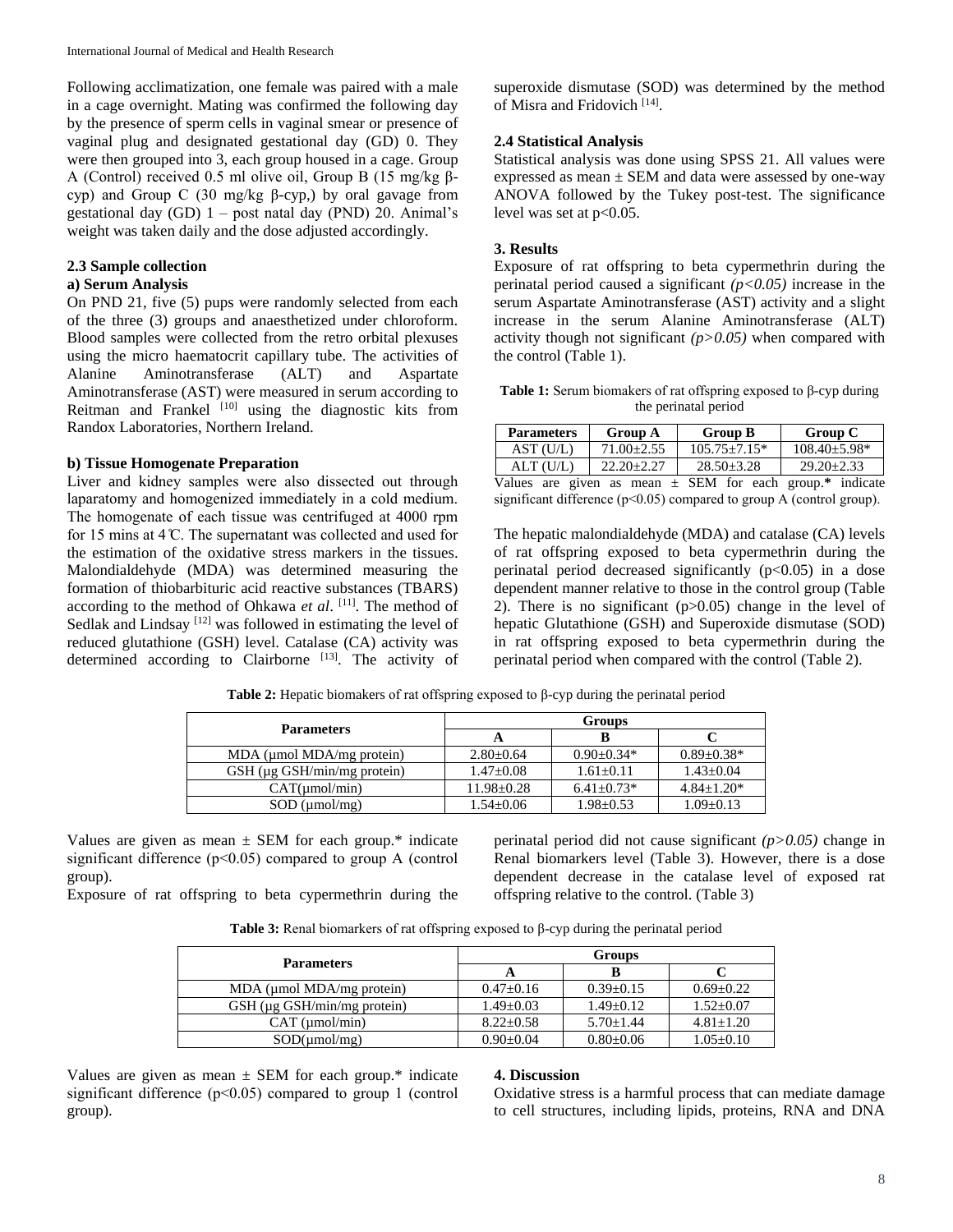which lead to a number of diseases [15]. During pyrethroid metabolism, Reactive Oxygen Species (ROS) are generated and result in oxidative stress in intoxicated animals [16]. The level of oxidative stress in these animals is commonly assessed by measuring some biological markers in the serum and some targeted organs such as the liver and kidney.

Our study demonstrated that perinatal β-cyp exposure of rat offspring elevates the serum biochemical enzymes – ALT and AST. This result is in agreement with the findings of Omonona and Jarikre<sup>[17]</sup> and Amir *et al.*, <sup>[18]</sup> in studies carried out in male wistar rats and guinea pigs respectively using cypermethrin. ALT and AST are normally found inside liver cells. However, when the liver is damaged or inflamed, these enzymes can be released into the bloodstream resulting in increased serum level. ALT and AST tests are markers for liver damage but ALT is more specific to the liver, as AST is also found in other organs such as heart, kidneys, brain and muscles. As revealed in the study, the significant increase in the level of AST in β-cyp exposed rat offspring relative to the control and slight but not significant increase in ALT Levels in exposed rat offspring relative to the control suggests that the damage may be from a different part of the body other than the liver.

This study also demonstrated a significant decrease in the hepatic MDA levels of β-cyp exposed rat offspring relative to the control. This result is in contrast with other studies that measures MDA levels in rodents exposed to [19-21]. The reason for this disparity with other studies could be as result of unreliability of malondialdehyde as a biomarker of oxidative stress. According to Khoubnasabjafari *et al*. [22]. MDA assay may not able to provide valid analytical data for biological samples due to its high reactivity and possibility of various cross-reactions with co-existing biochemicals. Malondialdehyde (MDA) is one of the final products of polyunsaturated fatty acids peroxidation in the cells. An increase in free radicals causes overproduction of MDA hence MDA level is commonly known as a marker of oxidative stress [23] .

The dose dependent significant decrease in the hepatic catalase (CAT) activity of β-cyp exposed rat offspring relative to the control indicates depletion in the enzyme level as a result of increased oxidative stress in the cells. Catalase is an antioxidant enzyme found in almost all the body cells. The non-significant change in the renal biomarkers - MDA, CA, SOD, GSH, shows that β-cyp did not cause any significant damage to the kidneys of exposed rat offspring.

### **5. Conclusion**

The study suggests that perinatal exposure of rat offspring to beta cypermethrin has the potency to induce oxidative stress as well as cause damage to the body evidenced by the alteration in some of the biochemical profile.

## **6. References**

- 1. Lah K. Effects of Pesticides on Human Health. Project http://www.toxipedia.org/Wikipedia, the free encyclopedia 2007. Health effects of pesticides, 2011.
- 2. Tiwari MN, Singh AK, Israr A, Upadhyay G, Singh D, Patel DK, et al. Effects of cypermethrin on monoamine transporters, xenobiotic metabolizing enzymes and lipid

peroxidation in the rat nigrostriatal system. Free Radic, 2010; 44:1416-1424.

- 3. Al- Shaikh TM. Protective antioxidant effect of garlic against cypermethrin induced lung toxicity in adult male mice: Biochemical and Histopathological studies. Life Sci. J. 2012; 9(4):4017-4025.
- 4. Bhatti GK, Sidhu IPS, Saini NK, Puar SK, Singh G, Bhatti JS *et al.* Ameliorative role of melatonin against cypermethrin induced hepatotoxicity and impaired antioxidant defence system in Wistar rats. J Environ Sci., Toxicol and Food Tech. 2014; 8(1):39-48
- 5. Halliwell B, Gutteridge JMC. Free Radicals in Biology and Medicine. Edn 2, Oxford Science Publications, Clarendon press, 1989.
- 6. Hussein HK, Elnaggar MH, Al-Dailamy JM. Protective role of Vitamin C against hepatorenal toxicity of fenvalerate in male rats. Glo Adv Res J Environ Sci and Toxicol. 2012; 1(4):060-065.
- 7. Poljsak B, Suput D, Milisav I. Achieving the Balance between ROS and Antioxidants: When to Use the Synthetic Antioxidants. Oxidative Medicine and Cellular Longevity. http://dx.doi.org/10.1155/2013/956792, 2013.
- 8. Assayed ME, Khalaf AA, Salem HA. Protective effects of garlic extract and vitamin C against in vivo cypermethrininduced teratogenic effects in rat offspring. Food and Chem Toxicol. ScienceDirect. Elsevier Ltd. 2010; 48:3153-3158.
- 9. Huang C, Li X. Maternal Cypermethrin Exposure during the Perinatal Period Impairs Testicular Development in C57BL Male Offspring. PLoS ONE 2014; 9(5): e96781. doi:10.1371/journal.pone.0096781
- 10. Reitman S, Frankel S. A colorimetric method for the determination of serum glutamic oxalacetic and glutamic pyruvic transaminases. Am J of Clin Path. 1975; 28:56-63
- 11. Ohkawa H, Ohishi N, Yagi K. Assay for lipid peroxides in animal tissues by thiobarbituric acid reaction. Anal Biochem. 1979; 95(2):351-358.
- 12. Sedlak J, Lindsay RH. Estimation of total, protein-bound, and nonprotein sulfhydryl groups in tissue with Ellman's reagent. Anal Biochem. 1968; 25(1):192-205.
- 13. Clairborne A. Catalase activity. In: Greewald AR, editor. Handbook of methods for oxygen radical research. Florida: CRC Press; 1995, 237–242
- 14. Misra HP, Fridovich I. The role of superoxide anion in the auto oxidation of epinephrine and a simple assay for superoxide dismutase. J Biol. Chem. 1972; 247(12):3170- 3175.
- **15.** Saikat S, Raja C, Sridhar C, Reddy YSR, Biplab D. Free radicals, antioxidants, diseases and phytomedicines: current status and future prospect. Int J Pharm Sci Rev and Res. 2010; 3(1):91-100
- 16. Kale M, Rathore N, John S, Bhatnagar D. Lipid peroxidative damage on pyrethroid exposure and alterations in antioxidant status in rat erythrocytes: a possible involvement of reactive oxygen species. Toxicol. Lett. 1999; 105(3):197-205.
- 17. Omonona AO, Jarikre TA. Comparative toxicity of cypermethrin following oral and dermal routes in guinea pigs and the ameliorative effect of ascorbic acid. Res J pharm, Biol and Chem Sci. 2015; 6(1):1552-1556.